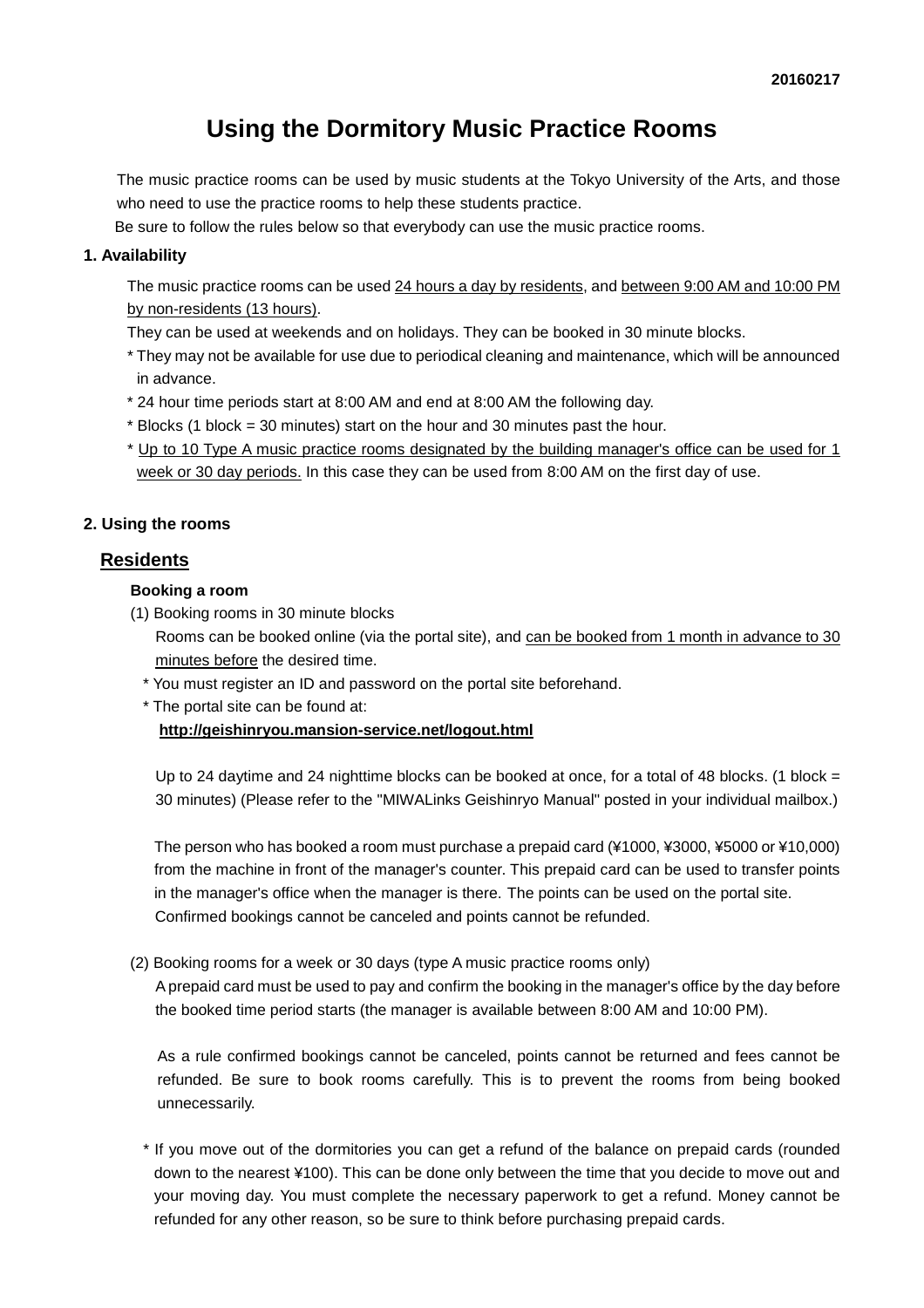#### **Collecting the practice room key**

Practice room keys can be found in the key lending machine, which can be used 24 hours a day. Keys can be collected from the start of the booked time.

Place the IC chip (the black plastic part) of your dormitory room key (or the IC key you received for week or 30 day bookings) on the key lending machine's contactless IC reader (the black rectangle) to unlock it. Remove the key from the part that is lit up.

\* The booking must be confirmed before you can take the key.

After using the room: Before the booked block ends place the IC chip (the black plastic part) of your dormitory room key (or IC key) on the key lending machine's contactless IC reader (the black rectangle) to unlock it. Return the key to the part that is lit up.

- \* If you try to return the key after the booked time has ended, the key lending machine will display an error message and will not open, and you will not be able to return the practice room key using your dormitory key. In this case place the practice room key on the contactless part of the lending machine lit in blue to return it, and pay the excess charge fee. (You will be charged in 1 hour blocks)
- \* If the excess charge is not paid, you will not be able to book any more rooms.

If nobody has booked the room for the next block and you wish to use it for longer, you must book the room again.

# **[Non-residents]**

## **Booking a room**

A booking is required to use the music practice rooms. The rooms can be used between 9:00 AM and 10:00 PM.

You can book by telephone (8:00 AM to 10:00 PM) and at the manager's counter (8:00 AM to 10:00 PM) up to 10 days beforehand. If you have not booked a room before you must register (have your student ID checked, etc.) at the manager's counter before you can book rooms.

You can register for the online portal site, but can only see if rooms are available.

Bookings by telephone or via the manager's counter cannot be made when the manager is not there or between 10:00 PM and 8:00 AM. The booking is confirmed when non-residents book a room via telephone or the manager's counter.

Bookings cannot be canceled. You will be charged for the room whether it is used or not. If you do not pay for the booking, you will be unable to book more rooms. This is to prevent the rooms from being booked unnecessarily.

## **Collecting the practice room key**

Keys can be found in the key lending machine, which can be used between 9:00 AM and 10:00 PM. Keys can be borrowed from the start of the booking time.

Talk to the manager, who will check your booking and whether you have paid, and lend you an IC key. Place the IC key on the key lending machine's contactless IC reader (the black rectangle) to unlock it. Remove the key from the part that is lit up.

After using the room: Before the booked block ends place the IC key on the key lending machine's contactless IC reader (the black rectangle) to unlock it. Return the practice room key to the part that is lit up, and return the IC key to the manager.

\* If you try to return the key after the booked time has ended, the key lending machine will display an error message and will not open, and you will not be able to return the practice room key using the IC key. In this case place the practice room key on the contactless part of the lending machine lit in blue to return it, and pay the excess charge fee. (You will be charged in 1 hour blocks)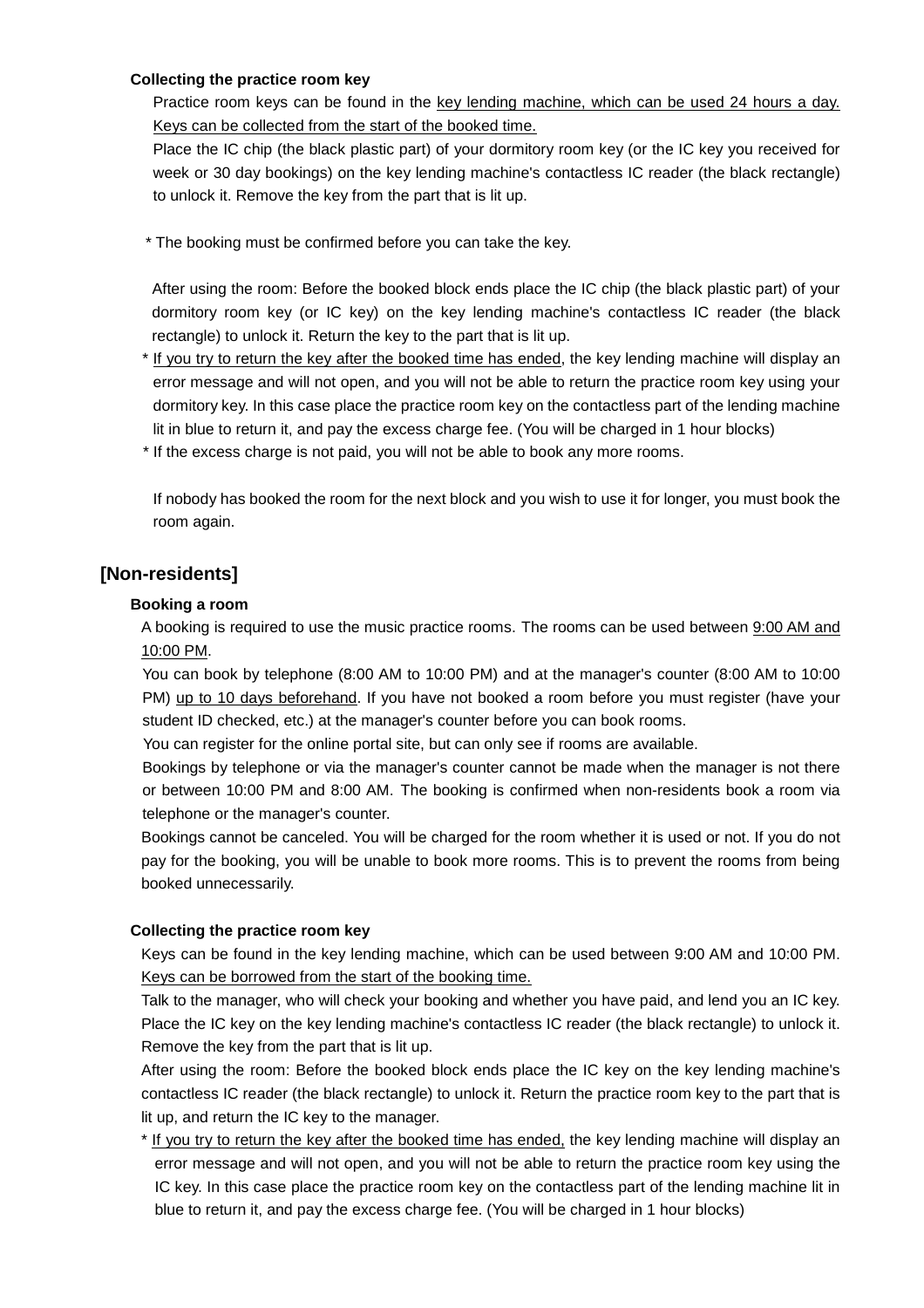- \* If the excess charge is not paid, you will not be able to book any more rooms.
- \* If nobody has booked the room for the next block and you wish to use it for longer, you must book the room again (book, pay, and have the booking checked by the manager). Room use cannot be extended beyond the hours of 9:00 AM to 10:00 PM.

#### **3. Room charges**

#### **<Bookings in 30 minute blocks>**

| Type A $(7 \text{ m}^2)$      |                                         |
|-------------------------------|-----------------------------------------|
| 8:00 AM to 8:00 PM            | 1 room is ¥25/30 minutes (tax included) |
| 8:00 PM to 8:00 AM (next day) | 1 room is ¥50/30 minutes (tax included) |
| Type B $(14 \text{ m}^2)$     |                                         |
| 8:00 AM to 8:00 PM            | 1 room is ¥40/30 minutes (tax included) |
| 8:00 PM to 8:00 AM (next day) | 1 room is ¥75/30 minutes (tax included) |

#### **<1 week/30 day bookings>**

Type A  $(7 \text{ m}^2)$ 

1 week 8:00 AM on the first day to 8:00 AM on the day after the last day

#### 1 room is ¥4,000/week (tax included)

30 days 8:00 AM on the first day to 8:00 AM on the day after the last day

#### 1 room is ¥15,000/30 days (tax included)

(Non-residents) 1 week 8:00 AM on the first day to 10:00 PM on the last day

1 room is ¥4,000/week (tax included)

(Non-residents) 30 days 8:00 AM on the first day to 10:00 PM on the last day

1 room is ¥15,000/30 days (tax included)

\*As non-residents cannot enter the building between 10:00 PM and 8:00 AM, they cannot use the rooms

between 10:00 PM and 8:00 AM even if they have booked it for a week or 30 days.

#### **4. Prohibited behavior and cautions**

- 1. Do not make any noise outside of the designated areas (outside of practice rooms)
- 2. Do not make any noise with the soundproof doors of the music practice rooms open.
- 3. Do not lend the keys or practice rooms to third parties.
- \* However third parties can use them if they are accompanied by the borrower.
- 4. Flammable items (including cigarettes, etc.) are prohibited.
- 5. Do not move the pianos without permission.
- 6. If you damage or break the pianos or mirrors, or find that they are damaged or broken, report it to the manager's office immediately. If you damaged or broke the objects through improper use you may be required to pay for the damage.
- 7. Do not use the power outlets without permission.